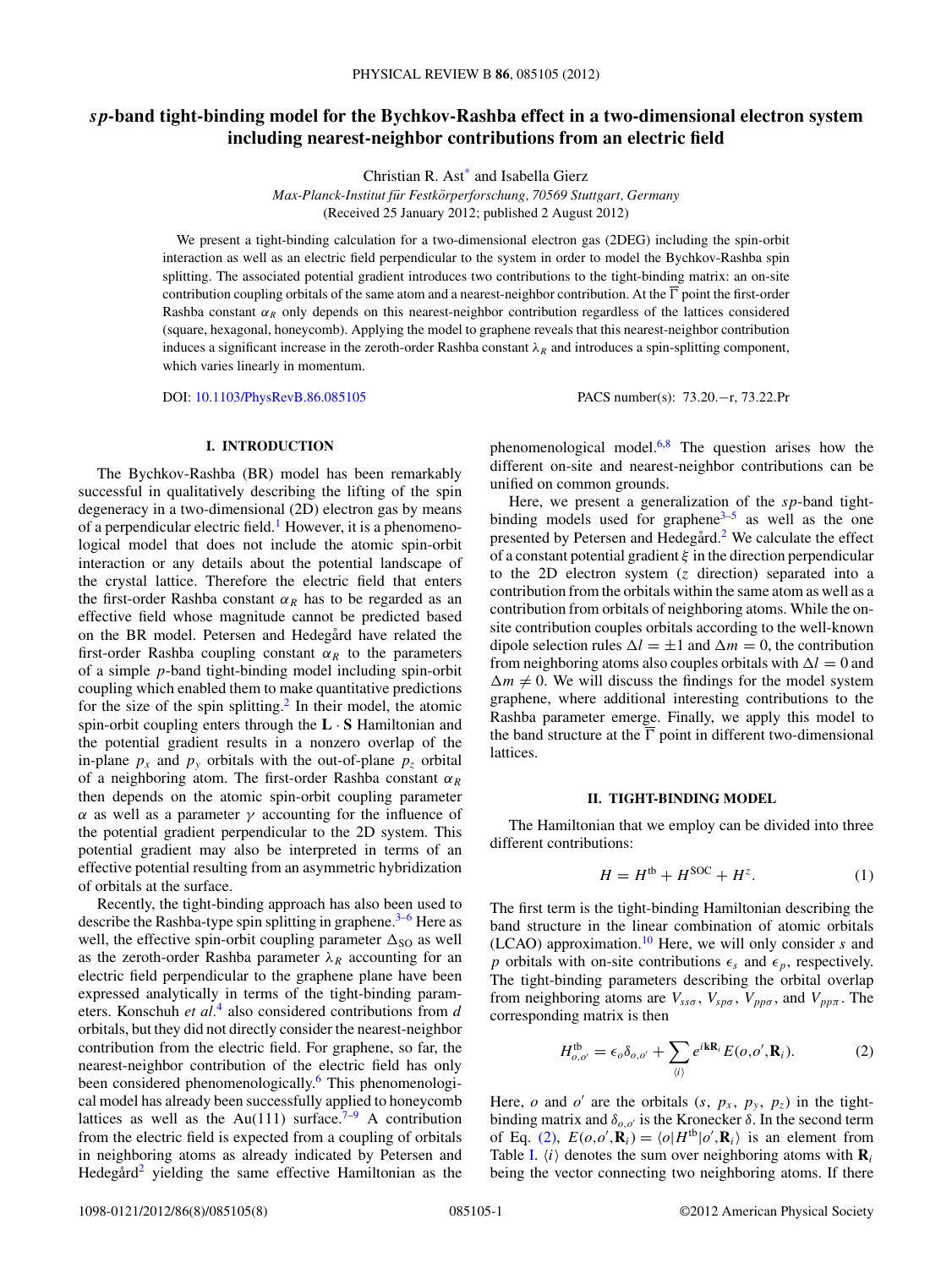<span id="page-1-0"></span>TABLE I. Matrix elements for the *s* and *p* orbitals (Ref. [10\)](#page-6-0). Values that are not given can be obtained by cyclic permutation. The quantities  $u$ ,  $v$ , and  $w$ , which depend on the vector  $\mathbf{R}_i$  connecting two neighboring atoms, are the directional cosines in the *x*, *y*, and *z* direction, respectively. It should be noted that matrix elements with same (different) parity between orbitals transform even (odd) under exchange of indices  $[E(o', o, -\mathbf{R}_i) = (-1)^{|l-l'|} E(o, o', \mathbf{R}_i)].$ 

| Parameter                                          | Overlap                                  |
|----------------------------------------------------|------------------------------------------|
| $E(s,s,\mathbf{R}_i)$<br>$E(s, p_r, \mathbf{R}_i)$ | $V_{ss\sigma}$<br>$uV_{\rm s\nu\sigma}$  |
| $E(p_x, p_x, \mathbf{R}_i)$                        | $u^2 V_{pp\sigma} + (1 - u^2) V_{pp\pi}$ |
| $E(p_x, p_y, \mathbf{R}_i)$                        | $uv(V_{pp\sigma}-V_{pp\pi})$             |

is more than one atom in the basis, the matrices have to be adapted accordingly.

The term  $H^{SOC}$  in Eq. [\(1\)](#page-0-0) is the atomic spin-orbit interaction (see, e.g., Ref. [2\)](#page-6-0),

$$
H^{\text{SOC}} = \alpha \mathbf{L} \cdot \mathbf{S} = \alpha \left[ \frac{1}{2} (L_{-} S_{+} + L_{+} S_{-}) + L_{z} S_{z} \right]
$$

$$
= \alpha/2 \begin{pmatrix} 0 & -i & 0 & 0 & 0 & 1 \\ i & 0 & 0 & 0 & 0 & -i \\ 0 & 0 & 0 & -1 & i & 0 \\ 0 & 0 & -1 & 0 & i & 0 \\ 0 & 0 & -i & -i & 0 & 0 \\ 1 & i & 0 & 0 & 0 & 0 \end{pmatrix} . \tag{3}
$$

Here the basis of the matrix is  $\{p_{x\uparrow}, p_{y\uparrow}, p_{z\uparrow}, p_{x\downarrow}, p_{y\downarrow}, p_{z\downarrow}\}.$ The parameter  $\alpha$  is the atomic spin-orbit coupling strength.

The third contribution  $H^z$  in Eq. [\(1\)](#page-0-0) takes into account the potential gradient *ξ* in the *z* direction perpendicular to the 2D electronic structure, which resides in the *xy* plane:

$$
H^z = \xi z.
$$

In order to adapt the Hamiltonian  $H^z$  to the tight-binding framework, we divide the contributions from the Hamiltonian  $H^z$  into an on-site part  $H^{z, \text{onsite}}$  as well as a part coming from neighboring atoms  $H^{z,\text{neigh}}$ .

In order to calculate the full integral, we use spherical harmonics for the angular part of the wave function. The radial part is approximated by the asymptotic radial wave function *Ra* as outlined by Slater in Ref. [11:](#page-6-0)

$$
R_a(n^*, Z - s, r) \propto p_{nl} \left(\frac{r}{a_0}\right)^{n^*-1} e^{-[(Z - s)/n^*](r/a_0)}.
$$
 (4)

Here *n*<sup>∗</sup> is an effective principal quantum number, *Z* is the atomic number, *s* is a screening charge, and  $a_0 = 0.529$  Å is the Bohr radius (for details see Ref. [11\)](#page-6-0). Further, we introduce a sign parameter  $p_{nl} = (-1)^{n-l-1}$  to ensure an asymptotic approach to zero from positive or negative values. Here, *n* and *l* are the principal and orbital quantum numbers, respectively. This asymptotic wave function *Ra* gives a reasonable approximation for the general behavior of the different tight-binding parameters that will be discussed in the following.

### **III. ON-SITE CONTRIBUTION FROM** *H<sup>z</sup>*

The matrix elements for the on-site Hamiltonian  $H^{z,onsite}$ can be written as

$$
H_{oo'}^{z,\text{onsite}} = \langle o|\xi z|o'\rangle = \xi \langle o|r\cos\theta|o'\rangle. \tag{5}
$$

Here, *r* is the radial component in spherical coordinates and  $z = r \cos \theta = 2\sqrt{\frac{\pi}{3}} r Y_1^0(\theta, \phi)$  represents the conversion from Cartesian to spherical coordinates and to spherical harmonics, respectively. The last step allows us to express the angular part of the integral in Eq.  $(5)$  in terms of Gaunt coefficients.<sup>[12](#page-6-0)</sup> From the properties of the Gaunt coefficients, we can directly deduce that the matrix elements in  $H^z$  are only nonzero, if  $\Delta l = \pm 1$ and  $\Delta m = 0$ . Furthermore, as the orbitals with  $m \neq 0$  are a linear combination of the spherical harmonics, some matrix elements even cancel to zero for  $\Delta m = 0$ . According to these selection rules the only nonzero elements are  $sp_z$ ,  $p_xd_{zx}$ ,  $p_yd_{yz}$ , and  $p_z d_{z^2}$ .

In order to account for the effects of the potential gradient on the on-site  $sp_z$  contribution, we define a parameter  $\gamma_{sp}$  in analogy to Ref. [2.](#page-6-0) Using Eq. (4), we find

$$
\gamma_{sp} = \langle s|z|p_z \rangle = -a_0 \frac{n^*(1+2n^*)}{2\sqrt{3}(Z-s)}.
$$
 (6)

It serves as an empirical parameter similar to the tight-binding parameters, e.g.,  $V_{spo}$ . The parameter  $\gamma_{sp}$  depends on the effective principal quantum number *n*<sup>∗</sup> through the radial part of the wave function, which defines the spatial extent of the orbital. The parameter  $\gamma_{sp}$  is shown in Fig. 1 as a function of the principal quantum number *n*. The modulus for *γsp* continuously increases with the effective principal quantum number *n*<sup>∗</sup>, i.e., the parameter becomes more important for heavier atoms. The increase with *n*<sup>∗</sup> can be understood by the increasing spatial extension of the wave function, so that it becomes more sensitive to the effects of the potential gradient. The modulus of  $\gamma_{sp}$  is closely related to the position of the principal maximum  $r_{\text{max}} = a_0 n^{*2} / (Z - s)$  of the radial charge density  $\rho_r \propto r^2 R_a^2$ .<sup>[11](#page-6-0)</sup>



FIG. 1. Overlap integral  $-\gamma_{sp}$  as a function of principal quantum number *n* and for the elements of the fourth group.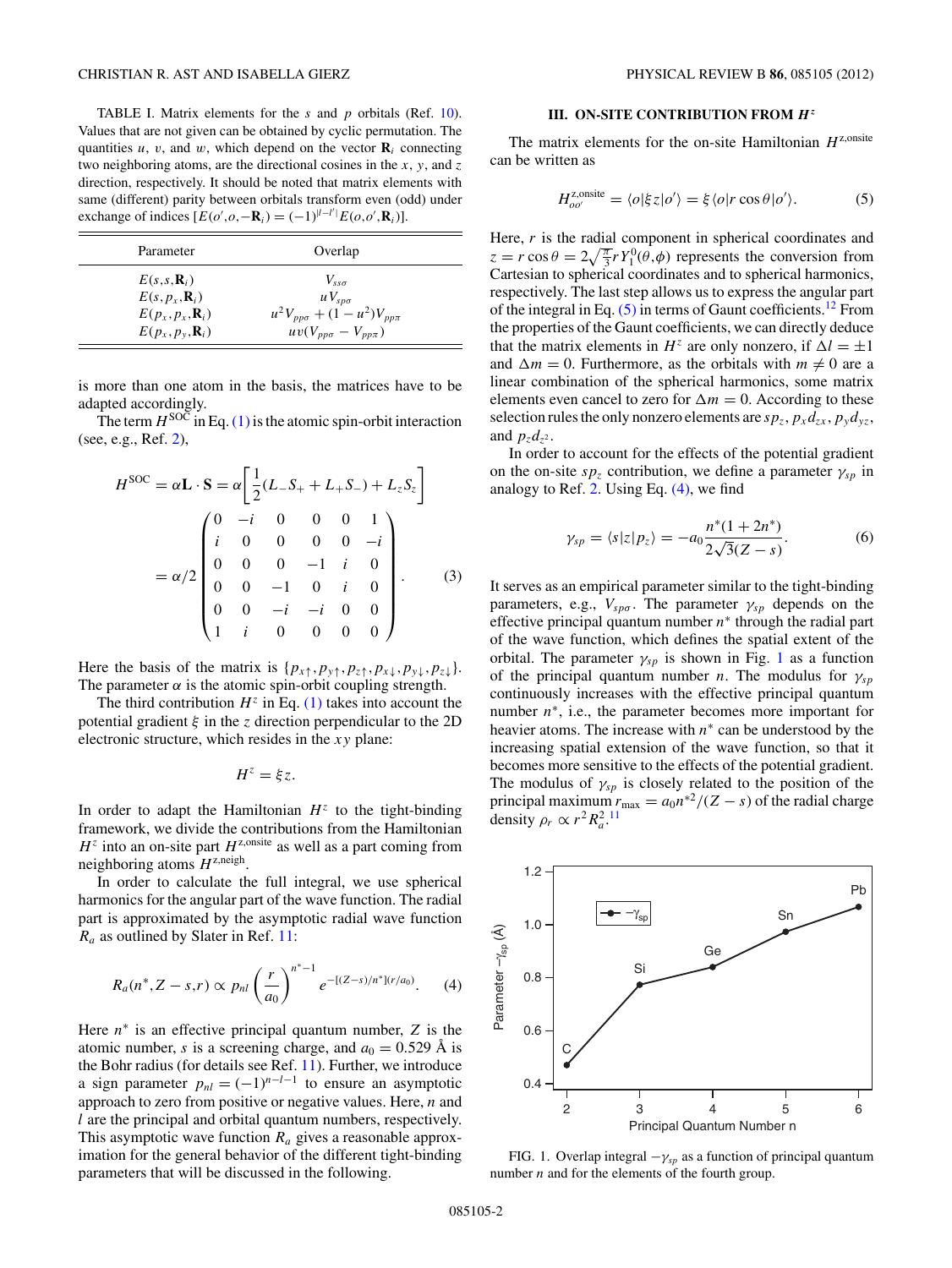### <span id="page-2-0"></span>**IV. NEAREST-NEIGHBOR CONTRIBUTION FROM** *H<sup>z</sup>*

The matrix elements for the  $H^{z, \text{neigh}}$  Hamiltonian between two neighboring atoms are

$$
H_{oo'}^{z, \text{neigh}} = \sum_{\langle i \rangle} e^{i \mathbf{k} \mathbf{R}_i} \langle o | \xi z | o', \mathbf{R}_i \rangle
$$
  
= 
$$
\sum_{\langle i \rangle} e^{i \mathbf{k} \mathbf{R}_i} \xi \langle o | r \cos \theta | o', \mathbf{R}_i \rangle.
$$
 (7)

$$
H^{z,\text{neigh}} = \sum_{(i)} e^{i\mathbf{k} \mathbf{R}_i} \xi \begin{pmatrix} 0 & u w(\gamma_{sp2} \\ u w(\gamma_{sp2} - \gamma_{sp1}) & 0 \\ v w(\gamma_{sp2} - \gamma_{sp1}) & 0 \\ (1 - w^2)\gamma_{sp1} + w^2 \gamma_{sp2} & -u \end{pmatrix}
$$

The quantities  $u$ ,  $v$ , and  $w$ , which depend on the vector  $\mathbf{R}_i$ connecting two neighboring atoms, are the directional cosines in the *x*, *y*, and *z* direction, respectively. The parameters  $\gamma_{sp1}$ ,  $\gamma_{sp2}$ , and  $\gamma_{pp1}$  are defined as

$$
\gamma_{sp1} = \langle s|z|p_z, d\mathbf{e}_x \rangle, \n\gamma_{sp2} = \langle s, -\frac{d}{2}\mathbf{e}_z | z | p_z, \frac{d}{2}\mathbf{e}_z \rangle, \n\gamma_{pp1} = \langle p_x | z | p_z, d\mathbf{e}_x \rangle,
$$
\n(9)

where  $d$  is the nearest-neighbor distance and  $e_i$  are the unit vectors in the respective directions. A matrix element in  $H^{z, \text{neigh}}$  will transform even (odd) under exchange of indices if the orbitals have different (same) parity, i.e.,  $E_{\gamma}(o', o, -\mathbf{R}_i)$  =  $(-1)^{|l-l'+1|} E_{\gamma}(o, o', \mathbf{R}_i)$ . The parameter  $\gamma_{sp2}$  accounts for the nearest-neighbor displacement perpendicular to the *xy* plane. To calculate  $\gamma_{sp2}$ , the *xy* plane ( $z = 0$ ) has been set at an equal distance between the neighboring atoms for the influence of the potential on the two neighboring atoms to be equal. Equation (8) applies to the general case of a corrugated 2D system where the vectors connecting the atoms have a *z* component. If the 2D system is completely flat, then  $w \to 0$ and the matrix in Eq.  $(8)$  reduces to

$$
H^{z,\text{neigh}} = \sum_{\langle i \rangle} e^{i\mathbf{k} \mathbf{R}_i} \xi \begin{pmatrix} 0 & 0 & 0 & \gamma_{sp1} \\ 0 & 0 & 0 & u\gamma_{pp1} \\ 0 & 0 & 0 & v\gamma_{pp1} \\ \gamma_{sp1} & -u\gamma_{pp1} & -v\gamma_{pp1} & 0 \end{pmatrix} . \tag{10}
$$

The matrix in Eq. (10) depends on the parameters  $\gamma_{sp1}$  and  $\gamma_{pp1}$ , which account for a lattice residing in the *xy* plane. If we further reduce the basis to the *p* orbitals in the lower matrix of Eq. (7), we recover the parameter  $\gamma$  from the potential gradient that was used by Petersen and Hedegård,<sup>[2](#page-6-0)</sup> i.e.,  $\gamma = \xi \gamma_{pp1}$ . In contrast to the on-site contribution of the potential gradient, where only orbitals with  $\Delta l = \pm 1$  couple, the contribution from the neighboring atoms also couples orbitals with  $\Delta l = 0$ and  $\Delta m \neq 0$ .

The parameters  $\gamma_{sp1}$ ,  $\gamma_{sp2}$ , and  $\gamma_{pp1}$  all depend on the distance *d* between the neighboring atoms. In order to plot this distance dependence (Fig. 2) we use the asymptotic radial wave These integrals can only be evaluated numerically even for the rather simple wave function of the hydrogen atom. Nevertheless, we can identify the nonzero matrix elements in  $H^{z,\text{neigh}}$  and find their angular dependence in terms of the directional cosines. The resulting tight-binding matrix for the contribution of the neighboring atoms to the potential gradient in the basis  $\{s, p_x, p_y, p_z\}$  is

0 
$$
uw(\gamma_{sp2} - \gamma_{sp1})
$$
  $vw(\gamma_{sp2} - \gamma_{sp1})$   $(1 - w^2)\gamma_{sp1} + w^2\gamma_{sp2}$   
\n $uw(\gamma_{sp2} - \gamma_{sp1})$  0 0  $uv\gamma_{pp1}$   
\n $vw(\gamma_{sp2} - \gamma_{sp1})$  0 0  $v\gamma_{pp1}$   
\n $(1 - w^2)\gamma_{sp1} + w^2\gamma_{sp2}$  - $uv\gamma_{pp1}$  - $v\gamma_{pp1}$  0

function  $R_a$  for the carbon atom. The parameters  $\gamma_{sp1}$  and  $\gamma_{sp2}$ have a maximum at zero distance, which is expected as they are closely related to the only nonzero on-site contribution *γsp*. The third parameter  $\gamma_{pp1}$  reaches a maximum for a certain distance *d* between neighboring atoms indicating optimal overlap. For larger distances all three parameters decrease to zero as the overlap between orbitals diminishes.

## **V. APPLICATION TO GRAPHENE AT K**

We apply this model to the honeycomb lattice of graphene. A Rashba-type spin splitting has been discussed extensively in the literature,  $3\frac{3}{5}$ , 13 but the combined aspects of an on-site as well as a nearest-neighbor contribution to the potential gradient have not been considered so far.

The basis vectors  $a_1$  and  $a_2$  as well as the vector  $\tau$ connecting the two basis atoms (*A* and *B*) can be defined using the nearest-neighbor distance *d*:

$$
\mathbf{a}_1 = \frac{d}{2} \begin{pmatrix} -\sqrt{3} \\ 3 \end{pmatrix}, \quad \mathbf{a}_2 = \frac{d}{2} \begin{pmatrix} \sqrt{3} \\ 3 \end{pmatrix}, \quad \tau = d \begin{pmatrix} 0 \\ 1 \end{pmatrix}. \tag{11}
$$

With *s* and *p* orbitals, two basis atoms, and two spin components, the resulting matrix will be a  $16 \times 16$  matrix. In



FIG. 2. (Color online) Dependence of the parameters *γsp*1, *γsp*2, and  $\gamma_{p}$  on the distance *d* between the neighboring atoms. The calculations have been done for the valence orbitals of carbon.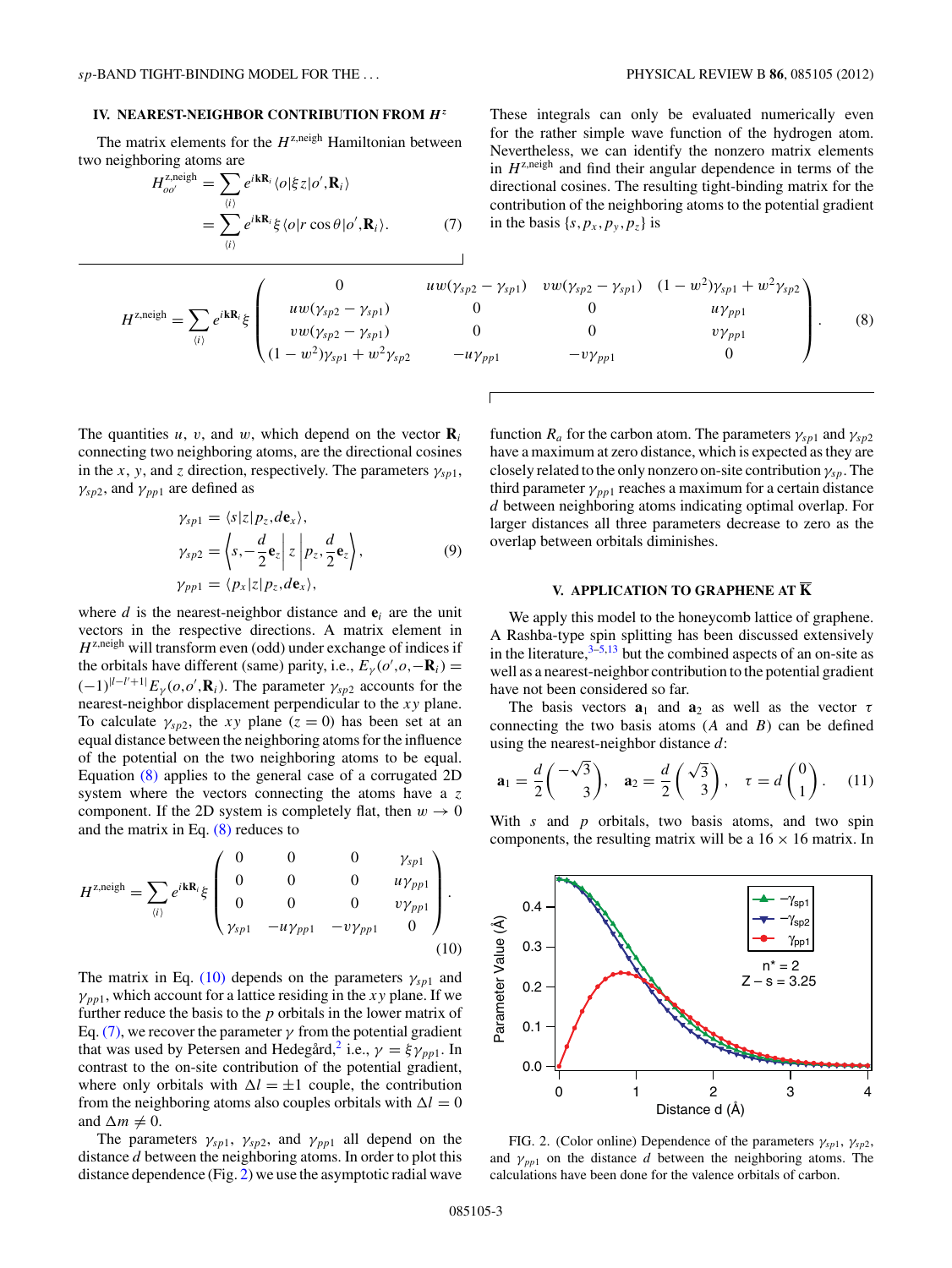<span id="page-3-0"></span>order to compare the results from the Hamiltonian in Eq. [\(1\)](#page-0-0) to previous results, we project, i.e., downfold, the Hamiltonian in Eq.  $(1)$  onto the  $p<sub>z</sub>$  bands near the K point using a standard theorem:

$$
H^{\text{eff}} = PHP + PHQ \frac{1}{\varepsilon - QHQ} QHP. \tag{12}
$$

Here, *P* is a matrix projecting the Hamiltonian near the energy *ε* onto the  $p_z$  orbitals and  $Q = 1 - P$ . The denominator in the second term of Eq. (12) will be evaluated at the  $\overline{K}$  point with  $\alpha = 0$  and  $\xi = 0$ . The elements of the resulting  $4 \times 4$  matrix

$$
H^{\text{eff}} = \begin{pmatrix} H_{11} & H_{12} & H_{13} & H_{14} \\ H_{12}^* & H_{22} & H_{23} & H_{13} \\ H_{13}^* & H_{23}^* & H_{22} & H_{12} \\ H_{14}^* & H_{13}^* & H_{12}^* & H_{11} \end{pmatrix},
$$
(13)

with the basis  $\{p_{z\uparrow A}, p_{z\uparrow B}, p_{z\downarrow A}, p_{z\downarrow B}\}$ , are to second order in momentum **k**:

$$
H_{11} = -d^{2}(k_{x}^{2} + k_{y}^{2})\xi^{2} \frac{\gamma_{\text{pp1}}(V_{\text{sp}\sigma}\gamma_{\text{sp}} + \gamma_{\text{pp1}}\epsilon_{s})}{2V_{\text{sp}\sigma}^{2}} + \xi^{2} \frac{\gamma_{\text{pp1}}(2V_{\text{sp}\sigma}\gamma_{\text{sp}} + \gamma_{\text{pp1}}\epsilon_{s})}{V_{\text{sp}\sigma}^{2}},
$$
\n
$$
H_{12} = \frac{3}{2}d(k_{x} - ik_{y})\left(V_{\text{pp}\pi} + \xi^{2} \frac{2\gamma_{\text{pp1}}\gamma_{\text{sp1}}}{V_{\text{sp}\sigma}}\right) + \frac{3}{8}d^{2}(k_{x} + ik_{y})^{2}\left[V_{\text{pp}\pi} - 2\xi^{2}\gamma_{\text{pp1}}\left(\frac{\gamma_{\text{pp1}}}{V_{\text{pp}\pi} - V_{\text{pp}\sigma}} - \frac{\gamma_{\text{sp1}}}{V_{\text{sp}\sigma}}\right)\right],
$$
\n
$$
H_{13} = -id^{2}(k_{x} + ik_{y})^{2}\frac{\alpha\xi}{8}\left(\frac{\gamma_{\text{pp1}}}{V_{\text{pp}\pi} - V_{\text{pp}\sigma}} + \frac{\gamma_{\text{sp1}}}{V_{\text{sp}\sigma}}\right) + d(ik_{x} + k_{y})\frac{\alpha\xi}{2}\left(\frac{\gamma_{\text{pp1}}}{V_{\text{pp}\pi} - V_{\text{pp}\sigma}} - \frac{\gamma_{\text{sp1}}}{V_{\text{sp}\sigma}}\right),
$$
\n
$$
H_{14} = 0,
$$
\n
$$
H_{22} = -d^{2}(k_{x}^{2} + k_{y}^{2})\xi^{2}\frac{\gamma_{\text{pp1}}(V_{\text{sp}\sigma}\gamma_{\text{sp}} + \gamma_{\text{pp1}}\epsilon_{s})}{2V_{\text{sp}\sigma}^{2}} + \frac{18V_{\text{sp}\sigma}\xi^{2}\gamma_{\text{pp1}}\gamma_{\text{sp}} + (\alpha^{2} + 9\xi^{2}\gamma_{\text{pp1}}^{2})\epsilon_{s}}{9V_{\text{sp}\sigma}^{2}},
$$
\n
$$
H_{23} = id^{2}(k_{x}^{2} + k_{y}^{2})\frac{\alpha\xi\gamma
$$

*.*

In order to better understand the origin of the different terms in Eq. (14) and their effect on the band dispersion, we compare  
the matrix elements in Eq. (14) to the Hamiltonian expressed in terms of the basis functions of the trigonal graphene band  
structure near the 
$$
\overline{K}
$$
 point from Ref. 14:

 $3V_{\rm sp\sigma}^2$ 

$$
H^{\text{sym}} = a_{10} + a_{61}(k_x \sigma_x + k_y \sigma_y) + a_{11}(k_x^2 + k_y^2) + a_{62}[(k_y^2 - k_x^2)\sigma_x + 2k_x k_y \sigma_y] + \alpha p_{21} s_z \sigma_z + \alpha p_{22}(k_x^2 + k_y^2) s_z \sigma_z + \xi r_{62}(s_y \sigma_x - s_x \sigma_y) + \xi r_{11}(k_x s_y - k_y s_x) + \xi r_{64}[(k_x s_x - k_y s_y) \sigma_y + (k_y s_x + k_x s_y) \sigma_x] + \xi r_{12}[(k_x^2 - k_y^2)s_x - 2k_x k_y s_y] + \xi r_{63} [2k_x k_y s_x \sigma_x - (k_x^2 - k_y^2)s_y \sigma_x - 2k_x k_y s_y \sigma_y + (k_y^2 - k_x^2)s_x \sigma_y] + \xi r_{65}(k_x^2 + k_y^2)(s_y \sigma_x - s_x \sigma_y).
$$
\n(15)

For brevity, the superscripts of the coefficients in Ref. [14](#page-6-0) as well as the unit matrices have been omitted. The *si* and  $\sigma_i$  ( $i = x, y, z$ ) are the Pauli-spin and pseudospin matrices, respectively. The coefficients  $a_{ij}$ ,  $p_{ij}$ , and  $r_{ij}$  refer to the intrinsic band dispersion, the spin-orbit coupling  $\alpha$ , and the effects of an external electric field *ξ* along the *z* direction, respectively. We find a direct correspondence between the Hamiltonian  $H^{\text{eff}}$  and  $H^{\text{sym}}$ :

$$
a_{10} = \frac{2\xi^2 \gamma_{\rm pp1} \gamma_{\rm sp}}{V_{\rm sp\sigma}} + \frac{(\alpha^2 + 18\xi^2 \gamma_{\rm pp1}^2)\epsilon_s}{18V_{\rm sp\sigma}^2},
$$
  
\n
$$
a_{11} = -\frac{d^2 \xi^2 \gamma_{\rm pp1} (V_{\rm sp\sigma} \gamma_{\rm sp} + \gamma_{\rm pp1} \epsilon_s)}{2V_{\rm sp\sigma}^2},
$$
  
\n
$$
a_{61} = \frac{3}{2}d\left(V_{\rm pp\pi} + \frac{2\xi^2 \gamma_{\rm pp1} \gamma_{\rm sp1}}{V_{\rm sp\sigma}}\right),
$$
  
\n
$$
a_{62} = -\frac{3}{8}d^2\left[V_{\rm pp\pi} - 2\xi^2 \gamma_{\rm pp1} \left(\frac{\gamma_{\rm pp1}}{V_{\rm pp\pi} - V_{\rm pp\sigma}} - \frac{\gamma_{\rm sp1}}{V_{\rm sp\sigma}}\right)\right],
$$
  
\n
$$
p_{21} = -\frac{\alpha \epsilon_s}{18V_{\rm sp\sigma}^2},
$$

$$
p_{22} = 0,
$$
  
\n
$$
r_{11} = -d\frac{\alpha}{2} \left( \frac{\gamma_{\text{pp1}}}{V_{\text{pp}\pi} - V_{\text{pp}\sigma}} - \frac{\gamma_{\text{sp1}}}{V_{\text{sp}\sigma}} \right),
$$
  
\n
$$
r_{12} = -id^2 \frac{\alpha}{8} \left( \frac{\gamma_{\text{pp1}}}{V_{\text{pp}\pi} - V_{\text{pp}\sigma}} + \frac{\gamma_{\text{sp1}}}{V_{\text{sp}\sigma}} \right),
$$
  
\n
$$
r_{62} = \alpha \left( \frac{\gamma_{\text{sp}}}{3V_{\text{sp}\sigma}} + \frac{\gamma_{\text{pp1}}\epsilon_s}{3V_{\text{sp}\sigma}^2} \right),
$$
  
\n
$$
r_{64} = 0,
$$
  
\n
$$
r_{63} = 0,
$$
  
\n
$$
r_{65} = -d^2 \alpha \frac{\gamma_{\text{pp1}}\epsilon_s}{12V_{\text{sp}\sigma}^2}.
$$
  
\n(16)

All terms in Eq. (16) are influenced by the electric field *ξ* (through the parameters  $\gamma_{oo'x}$ ) and/or the atomic spin-orbit coupling strength  $\alpha$  to second order, i.e.,  $\alpha^2$ ,  $\alpha\xi$ , or  $\xi^2$ . The coefficients for the unperturbed band dispersion  $a_{ij}$  are corrected by terms proportional to  $\xi^2$  and/or  $\alpha^2$  from the nearest-neighbor contributions to the Hamiltonian  $H^z$ . Terms to second order in *ξ* and *α* have not explicitly been considered in the expansion of the basis functions in Ref. [14.](#page-6-0) They result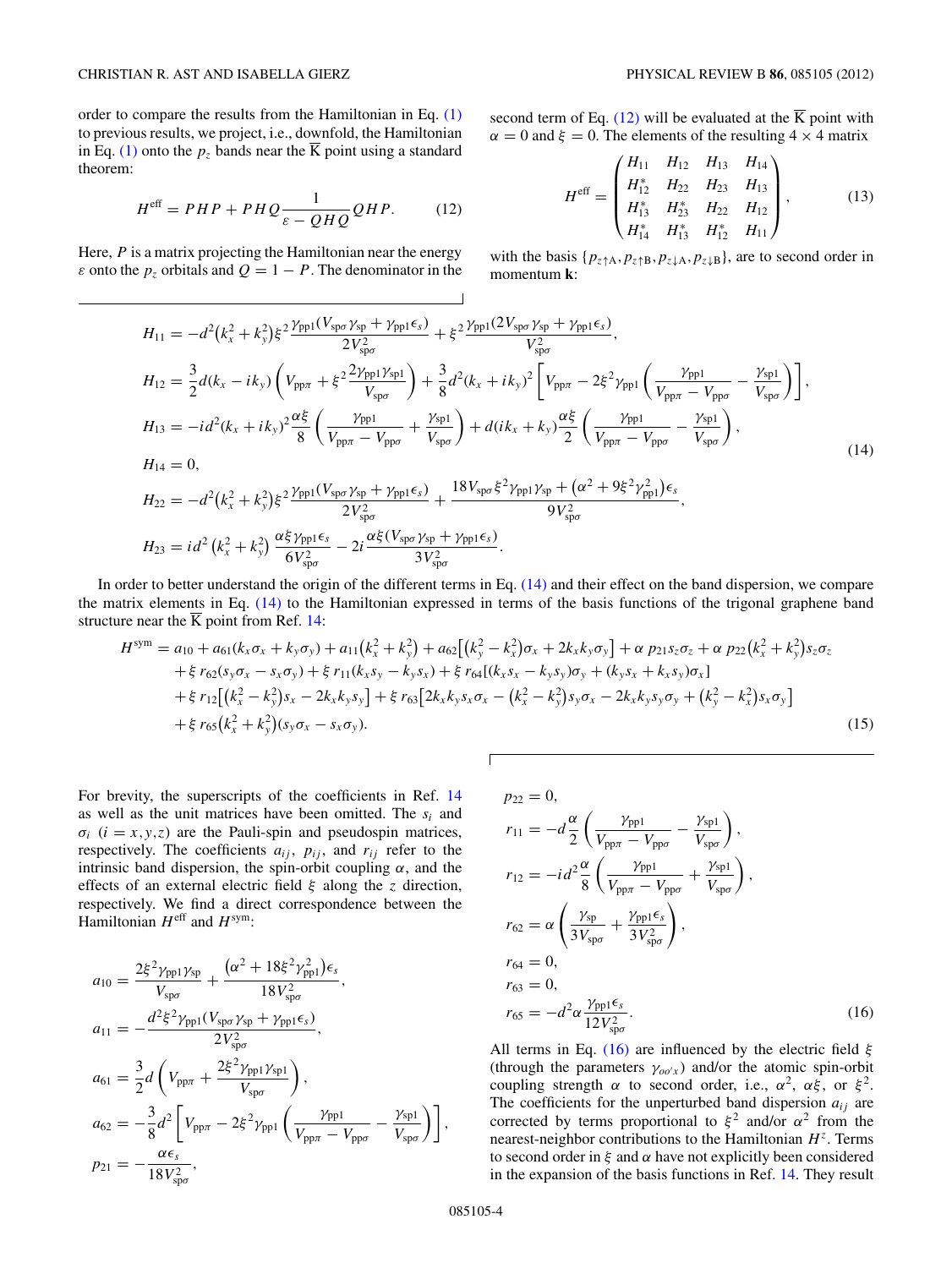<span id="page-4-0"></span>from the projection of the Hamiltonian [Eq.  $(1)$ ] and are thus included for completeness. This affects the value of the band velocity  $\hbar v_F$  related to  $a_{61}$  as well as second-order corrections to the linear band dispersion from the coefficients  $a_{11}$  and  $a_{62}$ . The coefficient  $a_{10}$  is a constant offset corresponding to a rigid-band shift, which has no further consequence for the subsequent discussion. For the coefficients associated with the spin-orbit interaction  $p_{ij}$ , the present tight-binding model contributes only to second order in the atomic spin-orbit coupling strength *α* via the parameter  $p_{21}$ . This result has been obtained previously.<sup>[5](#page-6-0)</sup>

The coefficients  $r_{ij}$  are related to the first-order contribution of the electric field *ξ* . They also depend linearly on the spin-orbit coupling  $\alpha$ . The coefficient  $r_{62}$  can be identified with the zeroth-order Rashba constant  $\lambda_R$  (see, e.g., Refs. [4](#page-6-0)) and  $\overline{5}$ ). Aside from the first term in  $r_{62}$ , which originates from the on-site contribution in  $H^z$ , all other contributions to  $r_{ij}$  come from the nearest-neighbor contribution. The on-site contribution in  $r_{62}$  has been considered in previous models<sup>4,5</sup> and can be constructed from the effective on-site Rashba term:[6](#page-6-0)

$$
H^{\text{R,onsite}} = V_R(s_y \sigma_x - s_x \sigma_y), \tag{17}
$$

where  $V_R$  is the corresponding effective coupling constant, with  $V_R = \alpha \xi \frac{\gamma_{sp}}{3V_{sp\sigma}}$ . The second term in  $r_{62}$  has not been considered in previous models.<sup>4,5</sup> It is of the same order of magnitude as the first (on-site) term, but originates from the nearest-neighbor contribution in  $H^z$ . It can be constructed from the effective nearest-neighbor Rashba term to zeroth order in momentum **k**, which has been discussed in Ref. [6](#page-6-0) and in more detail in Ref. [14:](#page-6-0)

$$
H^{\text{R,neigh}} = \begin{pmatrix} 0 & h_R \\ h_R^* & 0 \end{pmatrix}; \ \ h_R = V'_R \sum_{\langle i \rangle} i e^{i \mathbf{k} \mathbf{R}_i} \left( \mathbf{s} \times \frac{\mathbf{R}_i}{|\mathbf{R}_i|} \right) \cdot \hat{z},\tag{18}
$$

where the sum is over nearest neighbors,  $V'_R$  is the corresponding effective coupling constant,  $\hat{z}$  is the unit vector in the *z* direction, and **s** is the vector of Pauli matrices.<sup>6,14</sup> The second term in  $r_{62}$  opens up a new path in the effective nearest-neighbor hopping of two  $p<sub>z</sub>$  orbitals in addition to the one discussed in Ref. [4.](#page-6-0) This means that the effect of the electric field *ξ* on the spin-splitting in graphene is larger than previously assumed. Further, the effective nearestneighbor Rashba term in Eq. (18) has nonzero coefficients, which are zero in the tight-binding model  $(r_{63}$  and  $r_{64})$ . The coefficients extracted from Eq. (18) are up to second order in momentum **k**:

$$
\xi r_{62} = \frac{3}{2} V'_R,
$$
  
\n
$$
\xi r_{64} = \frac{3}{4} dV'_R,
$$
  
\n
$$
\xi r_{63} = \frac{3}{16} d^2 V'_R,
$$
  
\n
$$
\xi r_{65} = -\frac{3}{8} d^2 V'_R.
$$
\n(19)

Here,  $V'_R = \alpha \xi \frac{2\gamma_{pp1}\epsilon_s}{9V_{sp2}^2}$  when comparing the coefficients to the tight-binding model. Other contributions not considered in the present tight-binding model (e.g., higher-order orbitals) may result in nonzero coefficients  $r_{63}$  and  $r_{64}$ . On the other hand, the coefficient  $r_{11}$  is nonzero in the tight-binding model, but cannot be constructed from either Eqs.  $(17)$  or  $(18)$ .<sup>[14](#page-6-0)</sup>

It can be assigned to the "linear" Rashba constant  $\alpha_R$  from the "conventional" Bychkov-Rashba model, $\frac{1}{1}$  as the corresponding basis function shows the same linear momentum dependence. It introduces a spin-dependent correction to the band velocity  $\hbar v_F$ . The coefficients  $r_{12}$  and  $r_{65}$  both give a correction to second order in momentum. In this way, the tight-binding model unifies different phenomenological descriptions [Eqs.  $(17)$  and  $(18)$ ] demonstrating that even though they have similar effects on the band dispersion, they actually have a different origin (the on-site and nearestneighbor contribution, respectively).

In order to make the effects of the different contributions more obvious we reduce the Hamiltonian  $H^{\text{eff}}$  in Eqs. [\(13\)](#page-3-0) and  $(14)$  to first order in momentum *k*. This enables us to calculate the energy eigenvalues in an analytical form. We find

$$
E_{\mu,\lambda}(\mathbf{k})
$$
  
=  $a_{10} + \lambda \xi r_{62} + \mu \sqrt{\mathbf{k}^2 (a_{61} + \lambda \xi r_{11})^2 + (p_{21} - \lambda \xi r_{62})^2},$   
(20)

where  $\mu = \pm 1$  refers to the valence/conduction band and  $\lambda = \pm 1$  is the index for the spin eigenstate. The origin of the momentum **k** is set at the  $\overline{K}$  point. We can associate the coefficients of the basis functions with the band velocity  $h v_F$ , the intrinsic spin-orbit splitting  $\Delta_{\text{SO}}$ , as well as the zeroth and first-order Rashba constants  $\lambda_R$  and  $\alpha_R$ :

$$
\hbar v_F = a_{61} + \lambda \xi r_{11}
$$
\n
$$
= \frac{3}{2} d \left( V_{\text{pp} \pi} + \xi^2 \frac{2 \gamma_{\text{pp} 1} \gamma_{\text{sp} 1}}{V_{\text{sp} \sigma}} \right)
$$
\n
$$
- \lambda d \frac{\alpha \xi}{2} \left( \frac{\gamma_{\text{pp} 1}}{V_{\text{pp} \pi} - V_{\text{pp} \sigma}} - \frac{\gamma_{\text{sp} 1}}{V_{\text{sp} \sigma}} \right),
$$
\n
$$
\Delta_{\text{SOC}} = \alpha p_{21} = -\frac{\alpha^2 \epsilon_s}{18 V_{\text{sp} \sigma}^2},
$$
\n(21)

$$
\lambda_R = \xi r_{62} = \frac{\alpha \xi \gamma_{sp}}{3V_{sp\sigma}} + \frac{\alpha \xi \gamma_{pp1} \epsilon_s}{3V_{sp\sigma}^2},
$$

$$
\alpha_R = \xi r_{11} = -d \frac{\alpha \xi}{2} \left( \frac{\gamma_{pp1}}{V_{pp\pi} - V_{pp\sigma}} - \frac{\gamma_{sp1}}{V_{sp\sigma}} \right).
$$

For a numerical evaluation of the parameters in Eq.  $(21)$ , we have to calculate the potential gradient parameters  $\gamma_{sp}$ ,  $\gamma_{sp1}$ , and  $\gamma_{pp1}$  using Eqs. [\(6\)](#page-1-0) and [\(9\).](#page-2-0) Again, we use the asymptotic radial wave function  $R_a$  for the carbon atom. Further, for the atomic spin-orbit coupling strength we assume  $\alpha = 8.5$  meV,<sup>15</sup> and for the electric field we estimate  $\xi = 0.1 \frac{eV}{\hat{A}}$ , which is a reasonable value for a graphene layer on a substrate. With the potential gradient parameters  $\gamma_{sp} = -0.47 \text{ Å}, \gamma_{sp1} =$  $-0.16 \text{ Å}$ , and  $\gamma_{pp1} = 0.17 \text{ Å}$ , as well as the tight-binding parameters from Table [II,](#page-5-0) we find at the  $\overline{K}$  point

$$
\hbar v_F = -6.46 \text{ eV} \text{ Å} + \lambda \times 107.7 \ \mu\text{eV} \text{ Å},
$$
  
\n
$$
\Delta_{\text{SOC}} = 1.14 \ \mu\text{eV},
$$
  
\n
$$
\lambda_R = 37.4 \ \mu\text{eV},
$$
  
\n
$$
\alpha_R = 6.46 \ \mu\text{eV} \text{ Å}.
$$
\n(22)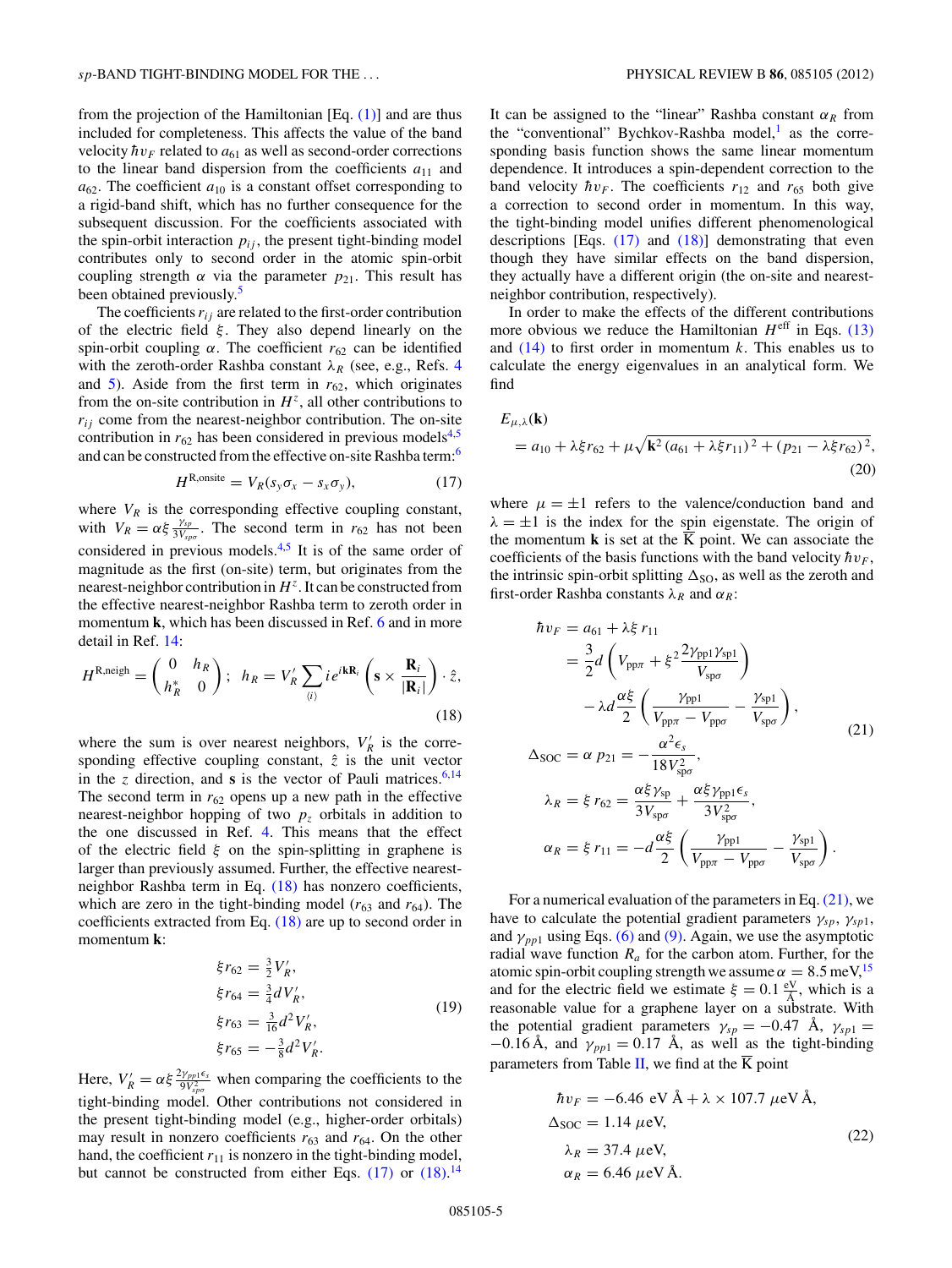<span id="page-5-0"></span>TABLE II. Tight-binding parameters of graphene with a nearestneighbor distance of  $d = 1.42 \text{ Å}$  (Refs. [5](#page-6-0) and [16\)](#page-6-0).

| Parameter               | Value $(eV)$ |  |
|-------------------------|--------------|--|
| $\epsilon_{s}$          | $-8.868$     |  |
| $\epsilon_p$            | 0.000        |  |
| $V_{\rm sso}$           | $-6.769$     |  |
| $V_{\rm sp\sigma}$      | 5.580        |  |
| $V_{\mathrm{pp}\sigma}$ | 5.037        |  |
| $V_{\rm pp\pi}$         | $-3.033$     |  |

The band velocity  $hv_F$  agrees with experimental values (see, e.g., Ref. [17\)](#page-6-0). The band dispersion near the  $\overline{K}$  point is shown in Fig. 3 for different scenarios. It is clearly visible that the nearest-neighbor parameters  $\gamma_{sp1}$  and  $\gamma_{pp1}$  give a sizable contribution to the spin splitting. Away from the  $\overline{K}$  point, we find for the momentum dependent energy splitting  $\Delta E$ between the spin-split branches

$$
\Delta E = 2\lambda_R + 2 \left| \mathbf{k} \right| \alpha_R. \tag{23}
$$

Therefore the nearest-neighbor contribution to the Hamiltonian  $H^z$  does not only give a correction to the constant spin splitting, but also introduces an additional term, which depends linearly on momentum.

#### **VI. APPLICATION TO p***<sup>z</sup>* **BANDS AT** *-*

We have carried out a similar analysis for the  $p<sub>z</sub>$  bands at the  $\Gamma$  point, in analogy to the calculation presented for the K point above. In addition to the honeycomb lattice of graphene with two atoms per unit cell, we have also calculated the corresponding Hamiltonians for a hexagonal and a quadratic lattice with one atom per unit cell. As the symmetry at the  $\overline{\Gamma}$ point is higher than at the  $\overline{K}$  point, we expect the set of allowed basis functions for the band dispersion to be smaller. The



FIG. 3. (Color online) Dispersion of the graphene bands near the Fermi level at the  $\overline{K}$  point for different contributions from the potential gradient.

energy dispersion, which we have found from the tight-binding model presented here to second order in momentum **k**, is

$$
E_{\lambda}(\mathbf{k}) = \frac{\hbar^2}{2m}\mathbf{k}^2 + \lambda \alpha_R |\mathbf{k}| + E_0
$$
 (24)

with the origin of the momentum **k** at the  $\overline{\Gamma}$  point. The projection given in Eq. [\(12\)](#page-3-0) has been carried out at  $\varepsilon = \eta V_{\text{nn}\pi}$ with  $\eta$  being the number of nearest neighbors in the respective lattice. The different coefficients in terms of the tight-binding parameters are

$$
\frac{\hbar^2}{2m} = -\frac{1}{4}d^2\eta \left( V_{\text{pp}\pi} - \frac{2\xi^2 \gamma_{\text{pp1}}^2}{V_{\text{pp}\pi} - V_{\text{pp}\sigma}} + \frac{2\xi^2 \gamma_{\text{sp1}}(\gamma_{\text{sp}} + \eta \gamma_{\text{sp1}})}{\eta V_{\text{pp}\pi} - \eta V_{\text{ss}\sigma} - \epsilon_s} \right),
$$
  
\n
$$
E_0 = \eta V_{\text{pp}\pi} + \frac{\alpha^2}{\eta V_{\text{pp}\pi} - \eta V_{\text{pp}\sigma}} + \frac{\xi^2 (\gamma_{\text{sp}} + \eta \gamma_{\text{sp1}})^2}{\eta V_{\text{pp}\pi} - \eta V_{\text{ss}\sigma} - \epsilon_s}, \quad (25)
$$
  
\n
$$
\alpha_R = \frac{d\alpha \xi \gamma_{\text{pp1}}}{V_{\text{pp}\pi} - V_{\text{pp}\sigma}}.
$$

Here, *d* is the nearest-neighbor distance of the respective lattice. Because of the high symmetry at the  $\Gamma$  point, the zerothorder Rashba parameter  $\lambda_R$  is zero so that the lowest-order contribution is the linear Rashba constant  $\alpha_R$ . It is equivalent to the phenomenological description of the nearest-neighbor Rashba term.[6,8](#page-6-0) The results for the different lattices (effective mass and energy offset) only differ from each other by the number of nearest neighbors involved, i.e.,  $\eta = 3$  for the honeycomb lattice,  $\eta = 4$  for the quadratic lattice, and  $\eta = 6$  for the hexagonal lattice. A schematic of the band dispersion is shown in Fig. 4. The characteristic offset can be clearly seen. Since  $\Gamma$  is a time-reversal invariant point in the two-dimensional Brillouin zone, the spin-split band remains degenerate there. The atomic spin-orbit coupling strength *α* and the electric field *ξ* introduce small corrections to the



FIG. 4. (Color online) Dispersion of a two-dimensional state at the  $\Gamma$  point for different contributions from the potential gradient. The effective mass  $m$  is 0.4  $m_e$  ( $m_e$ : free electron mass), the energy offset  $E_0$  is zero, and the linear Rashba constant  $\alpha_R$  is 0.33 eV Å.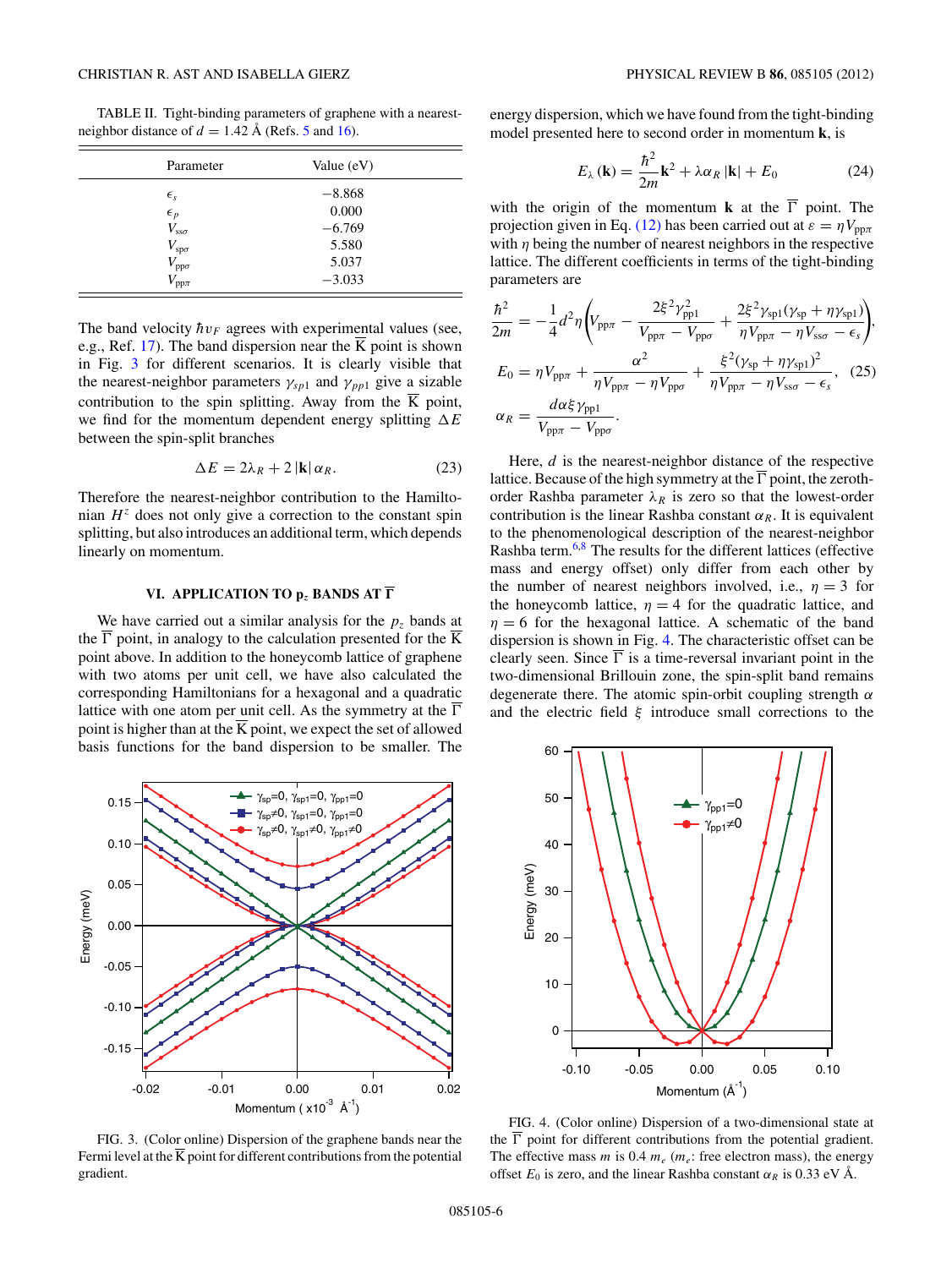<span id="page-6-0"></span>effective mass and the energy offset. Interestingly, the linear Rashba constant  $\alpha_R$  only depends on the electric field  $\xi$  through the nearest-neighbor overlap of the  $p_{xy}$  orbitals with the  $p_z$ orbital in agreement with Petersen and Hedegård; $^{2,18}$  it does not depend on the on-site contribution *γsp*. Moreover, the linear Rashba constant  $\alpha_R$  is independent of the details in the three lattices. This gives the result a certain kind of universality.

### **VII. APPLICATION TO A CORRUGATED LATTICE**

Many systems with a sizable Rashba-type spin splitting have a corrugated surface structure (e.g., Bi, Sb, Ag, or Cu based surface alloys with Bi, Pb, Sb).<sup>19–25</sup> The simplest approach to describe a corrugated surface is a honeycomb lattice where the two basis atoms are displaced by  $\pm \Delta z$  from the *xy* plane. This structure mimics the topmost surface layer of, e.g., the Bi(111) or Sb(111) surface. The linear Rashba constant  $\alpha_R$  in a corrugated honeycomb lattice amounts to

$$
\alpha_R = \frac{d\alpha\xi\gamma_{\rm pp1}}{V_{\rm pp\pi} - V_{\rm pp\sigma}}\tag{26}
$$

and is identical to the one for the uncorrugated lattice [see Eq. [\(25\)\]](#page-5-0). It increases proportionally to the nearest-neighbor distance *d*. As the values of the tight-binding parameters decrease with increasing distance *d* (see, e.g., Ref. [26\)](#page-7-0), we expect a corresponding increase in the Rashba constant as well.

In the literature, a strong increase of the Rashba-type spin splitting due to the corrugation of the surface has been discussed extensively.[25,27–30](#page-7-0) In particular, for the Ag and Cu based surface alloys with Bi, Pb, or Sb, a correspondence between the outward relaxation of the alloy atoms and the strength of the Rashba-type spin splitting has been observed.<sup>29</sup> However, for the tight-binding model presented here a corrugation of the lattice does not result in a particular enhancement of the Rashba-type spin splitting. Obviously, a more detailed model, possibly an inclusion of the *d* bands<sup>4</sup> or higher-order contributions to the Rashba coefficient, $31$  is needed to describe this enhancement by corrugation.

### **VIII. CONCLUSION**

In summary, we have presented an extended *sp*-band tight-binding model for the Rashba-type spin splitting in two-dimensional lattices by combining the on-site and nearestneighbor contributions from the potential gradient. Concerning the conical band structure near the K point of graphene, it combines the effective on-site and nearest-neighbor Rashba terms [Eqs.  $(17)$  and  $(18)$ ] along with other Rashba terms that are not included in the effective Rashba terms. The tightbinding model thus further validates the already successful phenomenological description at the same time pointing out that it is not complete. The nearest-neighbor contribution from the potential gradient gives a sizable contribution to the zerothorder Rashba constant  $\lambda_R$  as well as a nonzero linear Rashba constant  $\alpha_R$ . Hence both the on-site and the nearest-neighbor contribution should be considered in model calculations. At the  $\Gamma$ -point quadratic, hexagonal as well as flat and corrugated honeycomb lattices all give the same simple expression for the linear Rashba parameter  $\alpha_R$ , which only depends on the nearest-neighbor contribution from the potential gradient. In particular, it is independent of the details of the lattices giving the result a certain kind of universality and confirms the success of the phenomenological nearest-neighbor Rashba term. The next step would be to combine this model with the results from  $d$ -band contributions<sup>4</sup> and higher-order contributions to the Rashba coefficient, $31$  which have been shown to add to the Rashba-type spin splitting. Successively including more components to this model will at the end lead to a better understanding of the Rashba-type spin splitting at surfaces.

#### **ACKNOWLEDGMENTS**

We gratefully acknowledge M. Haverkort, J. Henk, and R. Winkler for valuable discussions. C.R.A. acknowledges funding from the Emmy-Noether Program of the Deutsche Forschungsgemeinschaft (DFG).

- 1Yu. A. Bychkov and E. I. Rashba, Pis'ma Zh. Eksp. Teor. Fiz. **39**, 66 (1984) [JETP Lett. **39**, 78 (1984)].
- <sup>2</sup>L. Petersen and P. Hedegård, Surf. Sci. 459[, 49 \(2000\).](http://dx.doi.org/10.1016/S0039-6028(00)00441-6)
- 3D. Huertas-Hernando, F. Guinea, and A. Brataas, [Phys. Rev. B](http://dx.doi.org/10.1103/PhysRevB.74.155426) **74**, [155426 \(2006\).](http://dx.doi.org/10.1103/PhysRevB.74.155426)
- 4S. Konschuh, M. Gmitra, and J. Fabian, [Phys. Rev. B](http://dx.doi.org/10.1103/PhysRevB.82.245412) **82**, 245412 [\(2010\).](http://dx.doi.org/10.1103/PhysRevB.82.245412)
- <sup>5</sup>H. Min, J. E. Hill, N. A. Sinitsyn, B. R. Sahu, L. Kleinman, and A. H. MacDonald, Phys. Rev. B **74**[, 165310 \(2006\).](http://dx.doi.org/10.1103/PhysRevB.74.165310)
- 6C. L. Kane and E. J. Mele, Phys. Rev. Lett. **95**[, 226801 \(2005\).](http://dx.doi.org/10.1103/PhysRevLett.95.226801)
- 7M. H. Liu and C. R. Chang, Phys. Rev. B **80**[, 241304 \(2009\).](http://dx.doi.org/10.1103/PhysRevB.80.241304)
- 8M. H. Liu, S. H. Chen, and C. R. Chang, [Phys. Rev. B](http://dx.doi.org/10.1103/PhysRevB.78.195413) **78**, 195413 [\(2008\).](http://dx.doi.org/10.1103/PhysRevB.78.195413)
- <sup>9</sup>L. Sheng, D. N. Sheng, C. S. Ting, and F. D. M. Haldane, *[Phys.](http://dx.doi.org/10.1103/PhysRevLett.95.136602)* Rev. Lett. **95**[, 136602 \(2005\).](http://dx.doi.org/10.1103/PhysRevLett.95.136602)
- 10J. C. Slater and G. F. Koster, Phys. Rev. **94**[, 1498 \(1954\).](http://dx.doi.org/10.1103/PhysRev.94.1498)
- 11J. C. Slater, Phys. Rev. **36**[, 57 \(1930\).](http://dx.doi.org/10.1103/PhysRev.36.57)
- 12J. A. Gaunt, [Philos. Trans. R. Soc. London A](http://dx.doi.org/10.1098/rsta.1929.0004) **228**, 151 (1929).
- <sup>13</sup>S. Abdelouahed, A. Ernst, J. Henk, I. V. Maznichenko, and I. Mertig, Phys. Rev. B **82**[, 125424 \(2010\).](http://dx.doi.org/10.1103/PhysRevB.82.125424)
- <sup>14</sup>R. Winkler and U. Zülicke, *Phys. Rev. B* **82**[, 245313 \(2010\).](http://dx.doi.org/10.1103/PhysRevB.82.245313)
- <sup>15</sup>F. Kuemmeth, S. Ilani, D. C. Ralph, and P. L. McEuen, [Nature](http://dx.doi.org/10.1038/nature06822) (London) **452**[, 448 \(2008\).](http://dx.doi.org/10.1038/nature06822)
- <sup>16</sup>R. Saito, M. Fujita, G. Dresselhaus, and M. S. Dresselhaus, *[Phys.](http://dx.doi.org/10.1103/PhysRevB.46.1804)* Rev. B **46**[, 1804 \(1992\).](http://dx.doi.org/10.1103/PhysRevB.46.1804)
- <sup>17</sup>A. Bostwick, T. Ohta, T. Seyller, K. Horn, and E. Rotenberg, [Nat.](http://dx.doi.org/10.1038/nphys477) Phys. **3**[, 36 \(2007\).](http://dx.doi.org/10.1038/nphys477)
- <sup>18</sup>In Ref. 2, the authors present an expression for the linear Rashba constant  $\alpha_R$ , which is slightly different from ours. We trace this back to a calculational error on their part. Furthermore, the nearest-neighbor distance *d* does not enter in their calculation. Nevertheless, we believe that the main conclusions that can be drawn are the same.

<sup>\*</sup> Corresponding author: c.ast@fkf.mpg.de